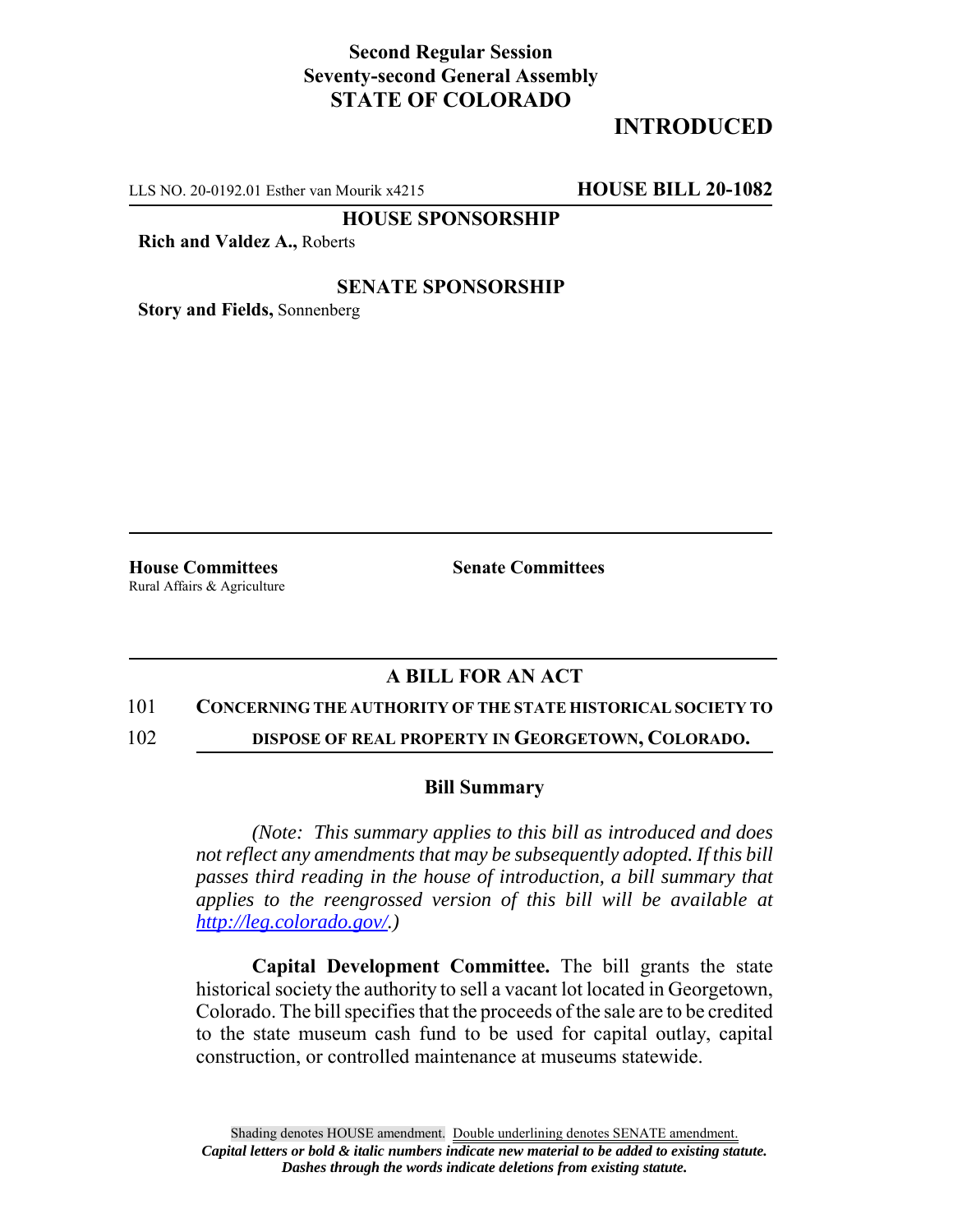*Be it enacted by the General Assembly of the State of Colorado:*

 **SECTION 1. Legislative declaration.** (1) The general assembly hereby finds and declares that:

 (a) In 1989, the state historical society acquired real property located on 5th Street in historic Georgetown, Colorado, through a donation. Over ten years ago the property housed a Georgetown Loop Railroad ticket sale booth. The lot is currently vacant and unused, except for an old storage shed.

 (b) The Georgetown Loop Railroad is now being run by a different operator and that operator does not foresee that a ticket sale booth on the vacant lot is necessary in this digital age. Additionally, the vacant lot is not cost effective as overflow parking for the Georgetown Loop Railroad because the lot can only hold approximately ten cars and the lot is far enough away from the railroad to require additional transportation in order to board the train.

 (c) The state historical society was approached in 2017 by an organization in Georgetown that was interested in acquiring the property, and as a result, the state historical society worked to get the property appraised;

 (d) The state historical society has worked with the state architect's office, the division of real estate, and office of state planning and budgeting staff for initial approvals to put the vacant lot on the market;

 (e) The vacant lot was on the market for approximately two months and the agency received three offers, the highest of which was for \$175,000;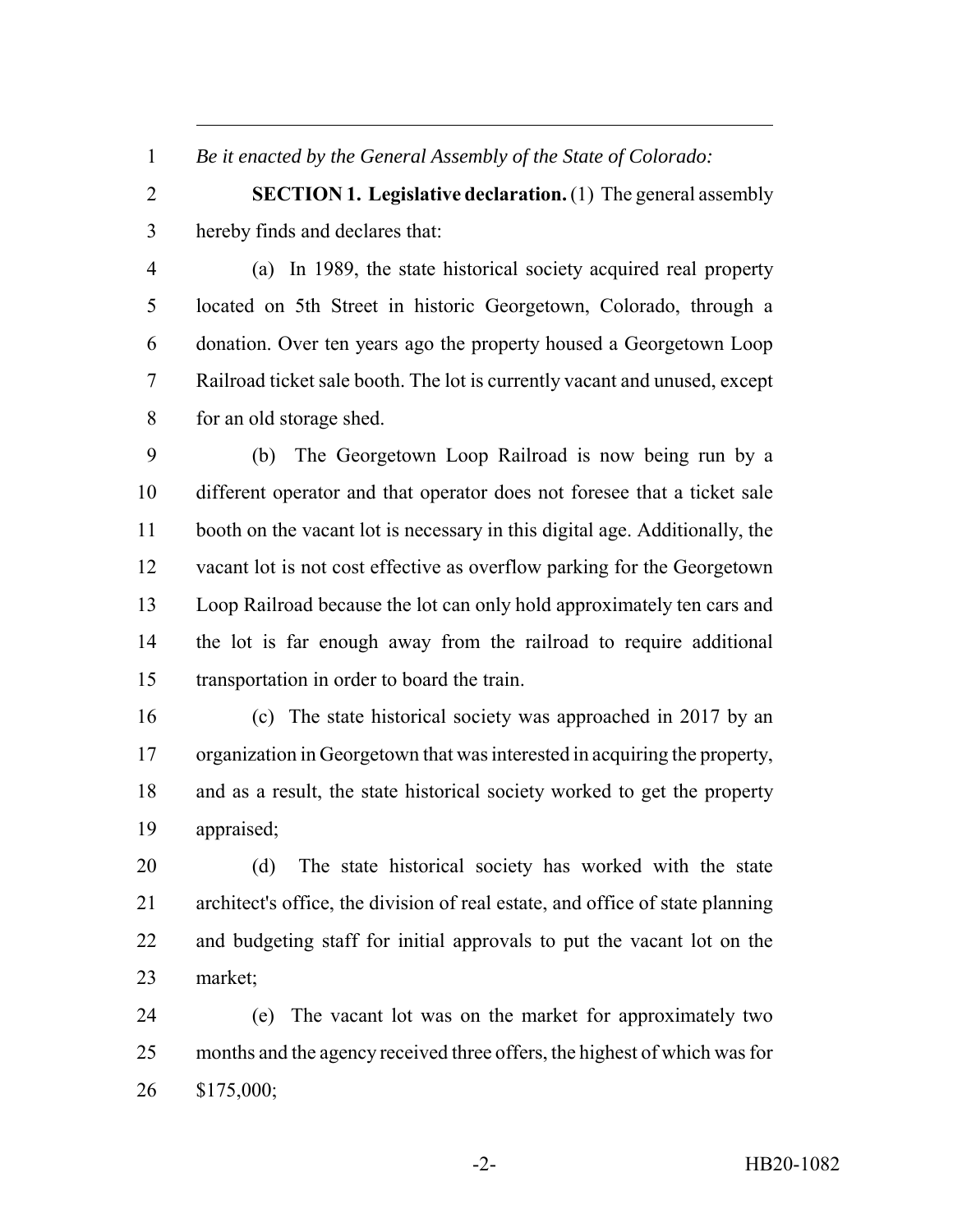(f) The state historical society has determined that disposing of the vacant lot is in the best interests of the organization; and

 (g) Section 24-80-202 (1), Colorado Revised Statutes, specifies that the state historical society "shall hold its present and future collections and property for the state, and shall not sell, mortgage, transfer, or dispose of in any manner or remove from the Colorado state museum any article thereof, or part of the same, without authority of law." This measure is intended to provide the state historical society with the authority to dispose of the vacant lot in Georgetown, Colorado.

 **SECTION 2. State historical society authority to dispose of real property.** (1) The state of Colorado, acting by and through the state historical society, is authorized to dispose of real property with the following legal description: "Subdivision: GEORGETOWN Block: 20 Lot: L6; E2 L7; S2 L5, SURV #247705 786/115-116".

 (2) The state controller and the office of the state architect must approve all agreements relating to the disposition of the real property prior to closing.

 (3) The proceeds of the disposition of the real property described in subsection (1) of this section must be credited to the state museum cash fund created in section 24-80-214, Colorado Revised Statutes, to be used 21 for capital outlay as defined in section 24-75-112 (1), Colorado Revised Statutes, capital construction as defined in section 24-30-1301 (2), Colorado Revised Statutes, or controlled maintenance as defined in section 24-30-1301 (4), Colorado Revised Statutes, at museums statewide.

**SECTION 3. Safety clause.** The general assembly hereby finds,